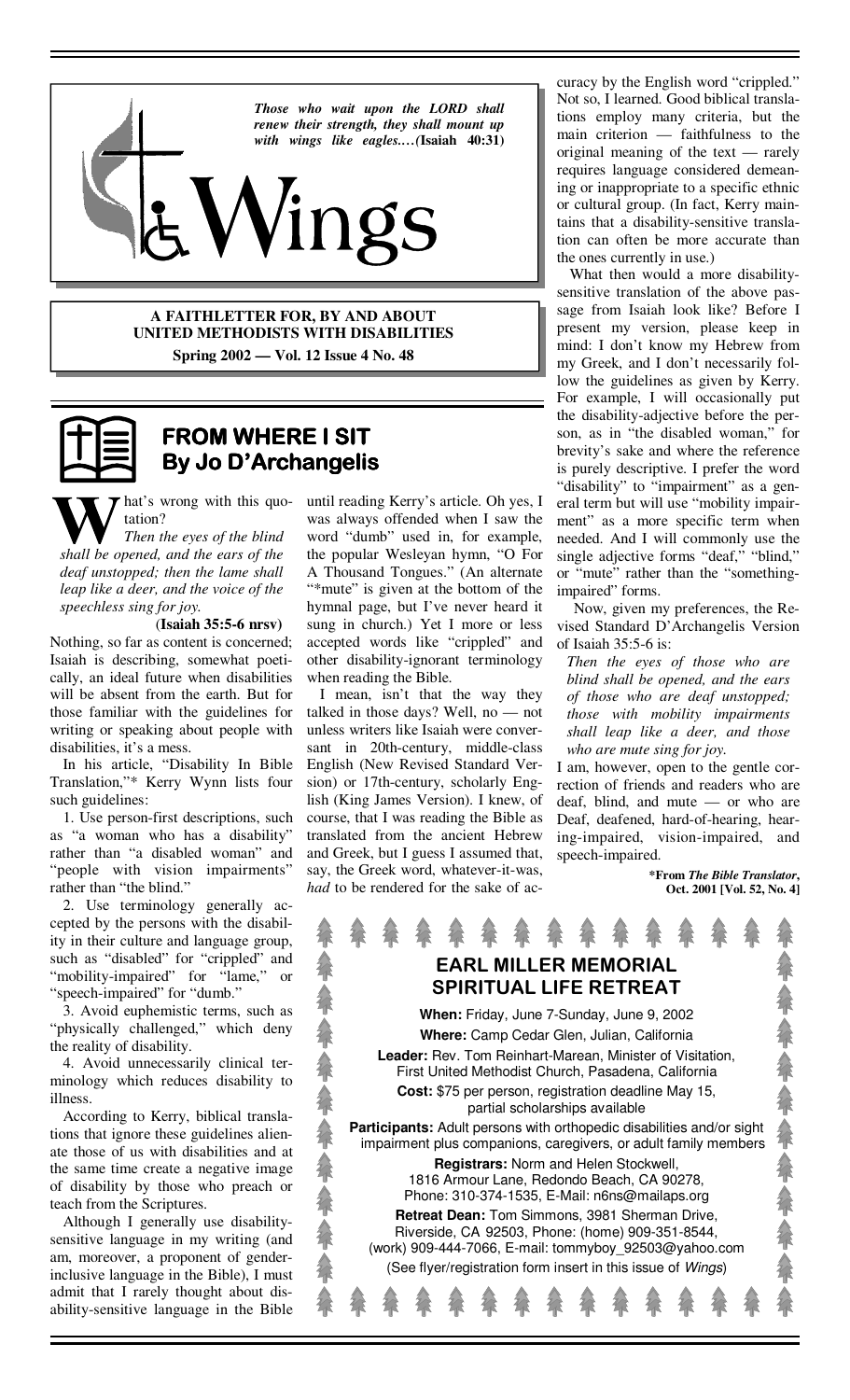# OPEN HEARTS, OPEN **MINDS, OPEN DOORS**

## **♦Worship Made Accessible**

 For 17 years, Saint Luke's [United Methodist] Church, Columbus, Ohio, has offered special ministries for adults with developmental disabilities.

 According to Tammy Hansan, director of special ministries, adults labeled "mentally retarded" or "developmentally delayed" need a place to worship and grow in their faith.

 The ministry, which serves 40 members, encourages people with mental handicaps to participate in all aspects of church life: acolytes, liturgists, ushers, nursery helpers, committee members, and the clown ministry [which marches in parades and visits nursing homes].

 A video is available for any church interested.... For more information, call 614-488-9695; website www.gbgmumc.org./stlukesohio/.

**From** *Interpreter* **[Oct. 1999]**

#### **♦Enabler**

 Retired [United Methodist] pastor, Samuel NeSmith, 63, wanted people with handicapping conditions to experience the joy of mission work from which they are often excluded. So last October he led a 24-member team, at least nine of whom have disabilities, on a mission trip to Russia. The team worked with children with handicapping conditions living in an orphanage in Pavlovsk. During the 10-day trip, team members (ranging in age 17 to 86) donated to the orphanage Bibles,

wheelchairs, and money for renovations. They also painted and repapered walls, did minor repairs, played games with the children, offered them spiritual support, and taught them how to maneuver better with their disabilities. NeSmith says he finds "great happiness in being an enabler and watching [team members] enjoy the hidden jewels and experiences that come from helping others."

**From** *Interpreter* **[Nov./Dec. 1999]** 

## **♦Her "Wheels" Bring Opportunities**

 Born with a condition that prevents her from walking, Kristen Garrett, 28, is turning her disability into an "asset."

 A member of Lambuth [United Methodist] Church in Oklahoma City, Okla., Garrett teaches youth Sunday school and volunteers twice a week for the church after-school program, JETS, which targets underprivileged junior high schoolers. She also volunteers year-round as coach for 6- to 16 year-olds involved in wheelchair athletics.

 "This wheelchair has opened up so many doors for me to serve Christ," she says. "I use my disability to gain kids' attention, then teach them that God can make any negative situation into something positive. I want to make a difference in the lives of children."

**From** *Interpreter* **[Oct. 1999]to a**

| $\frac{1}{4}$ Wings                                                                                                                                                                                                                                                                                                                                             | A non-official, non-profit quarterly newsletter<br>published for, by and about United Methodist<br>adults with disabling conditions |                                                                   |  |  |
|-----------------------------------------------------------------------------------------------------------------------------------------------------------------------------------------------------------------------------------------------------------------------------------------------------------------------------------------------------------------|-------------------------------------------------------------------------------------------------------------------------------------|-------------------------------------------------------------------|--|--|
|                                                                                                                                                                                                                                                                                                                                                                 |                                                                                                                                     | Founder/Editor Computer Layout<br>Graphic Design Jo D'Archangelis |  |  |
| <b>Correspondence</b> Send all correspondence — including original writings, items from<br>other sources, and changes of address - to Jo D'Archangelis, Editor, at<br>Mailing Address 592 West Ammunition Road, Apt. 1 Fallbrook, CA 92028<br><b>Telephone/Fax</b> [760] 723-2668 (please call before faxing)<br>E-Mail JODARLIS@aol.com                        |                                                                                                                                     |                                                                   |  |  |
| <b>E-Wings</b> An e-mail version of <i>Wings</i> posted quarterly in unformatted text without<br>graphics is available by contacting Jo D'Archangelis at JODARLIS@aol.com.                                                                                                                                                                                      |                                                                                                                                     |                                                                   |  |  |
| <b>Wings Website</b> Selected articles from <i>Wings</i> issues 1995-98 may be found at<br>www.satcom.net/mariposa/find wings.html.                                                                                                                                                                                                                             |                                                                                                                                     |                                                                   |  |  |
| <b>Donations</b> Most of the funding for <i>Wings'</i> publication and mailing comes from<br>reader donations. There are no subscription fees. If you think Wings is worth it,<br>please make a check or money order payable to the "Fallbrook United Methodist"<br>Church" (or "FUMC") and mark it "Wings Newsletter." Mail it to the church address<br>below. |                                                                                                                                     |                                                                   |  |  |

| <b>Basic Angel</b>   | $$6-$14$      | Major |
|----------------------|---------------|-------|
| <b>Super Angel</b>   | $$25-$49$     | Mega  |
| <b>Awesome Angel</b> | \$100 or more |       |

\$6-\$14<br>\$25-\$49  **Super Angel \$25-\$49 Mega Angel \$50-\$99** 



**Church Address** Fallbrook United Methodist Church 1844 Winterhaven Road Fallbrook, CA 92028 **Church Telephone** [760] 728-1472 **Church Fax** [760] 728-7433 **Church E-Mail** FUMC1887@tfb.com



*Though the fig tree does not blossom, and no fruit is on the vines; though the produce of the olive fails and the fields yield no food; though the flock is cut off from the fold and there is no herd in the stalls, yet I will rejoice in the LORD; I will exult in the God of my salvation. GOD, the Lord, is my strength; he makes my feet like the feet of a deer, and makes me tread upon the heights.* 

#### **(Habakkuk 3:19 nrsv)**

o! It can't be multiple sclerosis!" But all my tears didn't change my doctor's opinion or my physical condition. I felt trapped in a body I hated.

'Why is this happening?" Frustrated and bitter, I blamed God for destroying my vision of the future. I could not see the blessings waiting ahead for me.

 I turned to the Bible and found the words of the prophet Habakkuk, who foresaw a terrible time for the Jews: death, destruction, and captivity. But still the prophet praised God's goodness. Why? Because he knew God was his strength and would give him freedom, vigor, and sure-footed confidence.

 Twelve years have passed since I received that diagnosis, and I have learned to thank God for the gifts that have come to me because of this disease. God has given me quiet hours and the opportunity to pray for others. God has sent strength and courage for my husband. And God has given me time for friends, for study, and for service. Although my legs may be weak, God has given me a surefooted faith!

**From** *The Upper Room* **[Nov./Dec. 1995]** 

# ????????????? **CLARIFICATION**

The book Christian Discipleship and ME! Narcissism's Impact on Christian Discipleship by Susan Lemly (see Wings, Winter 2002) may be purchased directly from the publisher: Total Support Group, P.O. Box 6103, Oceanside, CA 92032-6103 (e-mail: rmsmith@cox.net). Each copy is \$12.95 plus \$3.95 S&H.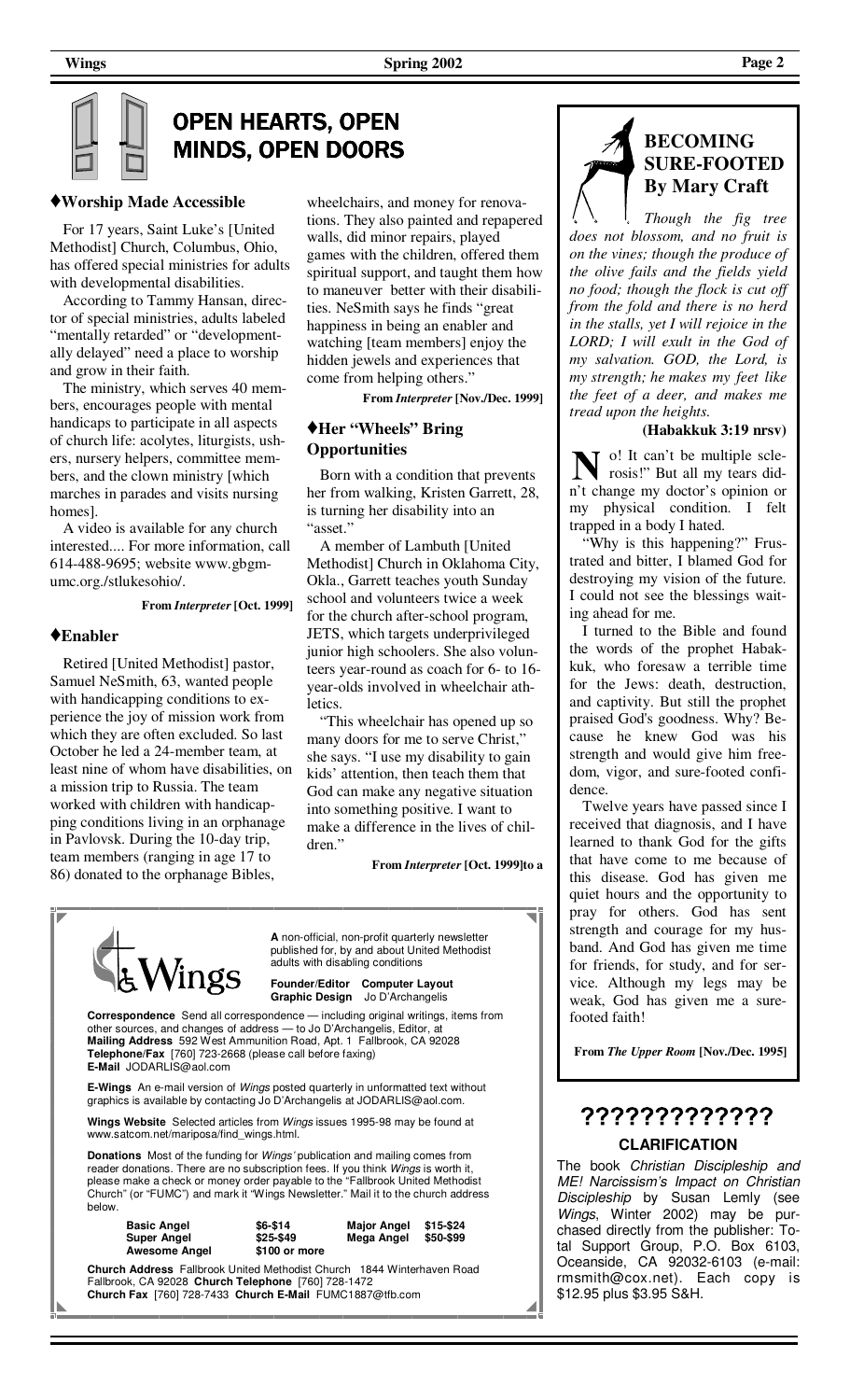## **BUMPS AND POINTS By Joni Eareckson Tada**

watched as a church elder es-*the deaf unstopped. Then will the*  completely blind. Although he knew once in awhile Dale paused when his

the Grace Community Church campus like the back of his hand and could navigate most rooms and hallways by himself, the pulpit area was one place he never frequented. But today

was special. It was the church's first Disability Awareness Sunday.

 Dale stepped up to the pulpit and heaved onto it an incredibly large book with thick pages. As the elder lowered the microphone for him, Dale flipped to a section in the middle of the book. He adjusted his black glasses as if he could see and then began reading: *"Strengthen the feeble hands, steady the knees that give way; say to those with fearful hearts, 'Be strong, do not fear; your God will come…'*"

 I immediately recognized the familiar passage from Isaiah 35. Dale's huge and cumbersome book was the Bible written in Braille. But not the entire Bible. The volume from which he read that morning represented only several books from the Old Testament — Dale had left most of his Bible home for there was no way he could carry the entire thing!

 The blind man continued his reading, with his hands places squarely on the page and fingers constantly moving over the bumps and points. He spoke with firm authority: *"Then will the eyes of the blind be opened and the ears of* 



corted Dale Britten up the car-*lame leap like a deer, and the tongue*  peted steps to the pulpit. Dale was *of the dumb shout for joy."* Every

fingers encountered a staple in the page (his way of 'underlining" a verse).

 Dale looked so small behind the big book and even bigger pulpit. But in my eyes I never witnessed such a prominent and im-

posing saint. As I watched him close the Old Testament book and make his way down the steps, I knew I would never look at the Word of God quite the same. *The Bible must be incredibly precious to Dale seeing that it requires such an effort to read it...to underline a verse...to even cart it around. Goodness, if Dale wants to take his whole Bible somewhere, he must need three boxes!*

 That morning was a highlight at Grace Church, and to this day people are still talking about that special Disability Awareness Sunday. For many in that congregation, it provided more than just a glimpse of God's power showing up best in weakness through folks in wheelchairs or people who are deaf or blind. It opened eyes and hearts to the value of God's Word in one man's life.

 Oh, and one more thing. There wasn't a soul who left Grace Church that morning who didn't clutch their Bible a little more tightly, a little more tenderly.

> **From "Thoughts From Joni,"** *JAF Ministries Newsletter* **[June 1997]**

#### **THIS I BELIEVE I** am a person who happens to ▲ have a disability.  $\blacktriangle$  $\bullet$ ◆  $\blacklozenge$ **M**ore importantly, I am a per- $\blacklozenge$ ۰ son who can acknowledge my  $\blacklozenge$  $\blacklozenge$ feelings about myself and my  $\blacklozenge$  $\blacktriangle$ physical condition.  $\blacklozenge$  $\bullet$ **I** can be sad and upset when it  $\blacktriangle$  $\hat{\phantom{a}}$ is appropriate, but I will not  $\bullet$ ۰ live with pity or self-doubt.  $\blacklozenge$  $\bullet$ **I**nstead, I will seek the posi- $\blacklozenge$ tive, look forward to tomorrow,  $\ddot{\bullet}$ ▲ and continue to do the things I  $\hat{\phantom{a}}$  $\blacklozenge$ enjoy.  $\blacklozenge$ ◆ **I** will not judge myself or oth- $\blacklozenge$ ers too harshly. I accept my  $\blacklozenge$ limitations and will adapt to my  $\blacklozenge$ changing life circumstances.  $\blacklozenge$ **I** recognize my own emotional  $\blacklozenge$ and physical vulnerability.  $\blacklozenge$ **I** will not dwell on the past. I  $\blacklozenge$ have seen the cost to me of  $\blacklozenge$ holding onto anger, bitterness,  $\ddot{\bullet}$  $\blacklozenge$ and resentment. I have the  $\blacklozenge$  $\bullet$ power to choose not to con- $\blacklozenge$  $\blacklozenge$ tinue these feelings.  $\blacklozenge$  $\blacklozenge$  $\ddot{\bullet}$  $\triangle$ **I** will not give up on myself. I  $\blacklozenge$  $\bullet$ will continue to do what I can  $\blacklozenge$  $\bullet$ with what I have today, so that  $\bullet$ tomorrow, should those abili- $\blacklozenge$ ties be lost to me, I will have  $\blacklozenge$  $\blacktriangle$ few regrets about the way I  $\ddot{\bullet}$  $\bullet$ lived.  $\blacklozenge$  $\blacklozenge$ **I** will continue to find new  $\bullet$ ways to live and grow in the  $\blacklozenge$ present.  $\bullet$ **From** *Amputees Are Able*   $\bullet$ **(Jan. 1997), newsletter of the National Amputee Association**



## **COMING EVENTS**

**April 27, 2002 — California-Pacific Conference Council On Disability Ministries,** day-long retreat, 9:00 AM-5:00 PM at Shepherd of the Hills United Methodist Church, Mission Viejo, Calif., lunch provided, Keynote Speaker:

Dr. Ken Tittle, Co-director Mariposa Ministry. Contact Tom Simmons, e-mail address: tommyboy\_92503@yahoo.com, telephone: (home) 909-351- 8544, (work) 909-444-6077.

**June 7-9, 2002 — Earl Miller Spiritual Life Retreat** for adults with orthopedic and/or visual impairments, Camp Cedar Glen, Julian, Calif. See front page of this issue of *Wings* or flyer insert for more information.

**June 11-16, 2002** — **California-Pacific Annual Conference of the United Methodist Church,** Mariposa Ministry & Conference Council On Disability Ministries joint display booth, plus video presentation by Rev. Jerry and Juda Carter, Disability Ministries Coordinators, plus open forum on disability issues and the church, University of Redlands, Redlands, Calif. Contact Juda Carter, e-mail address: judaathome@aol.com, telephone: 949-855- 8297, or Lupita Redondo, Co-director Mariposa Ministry, e-mail address: alonsore@hotmail.com, telephone: 760-768-0598.

\*\*\*\*\*\*\*\*\*\*\*